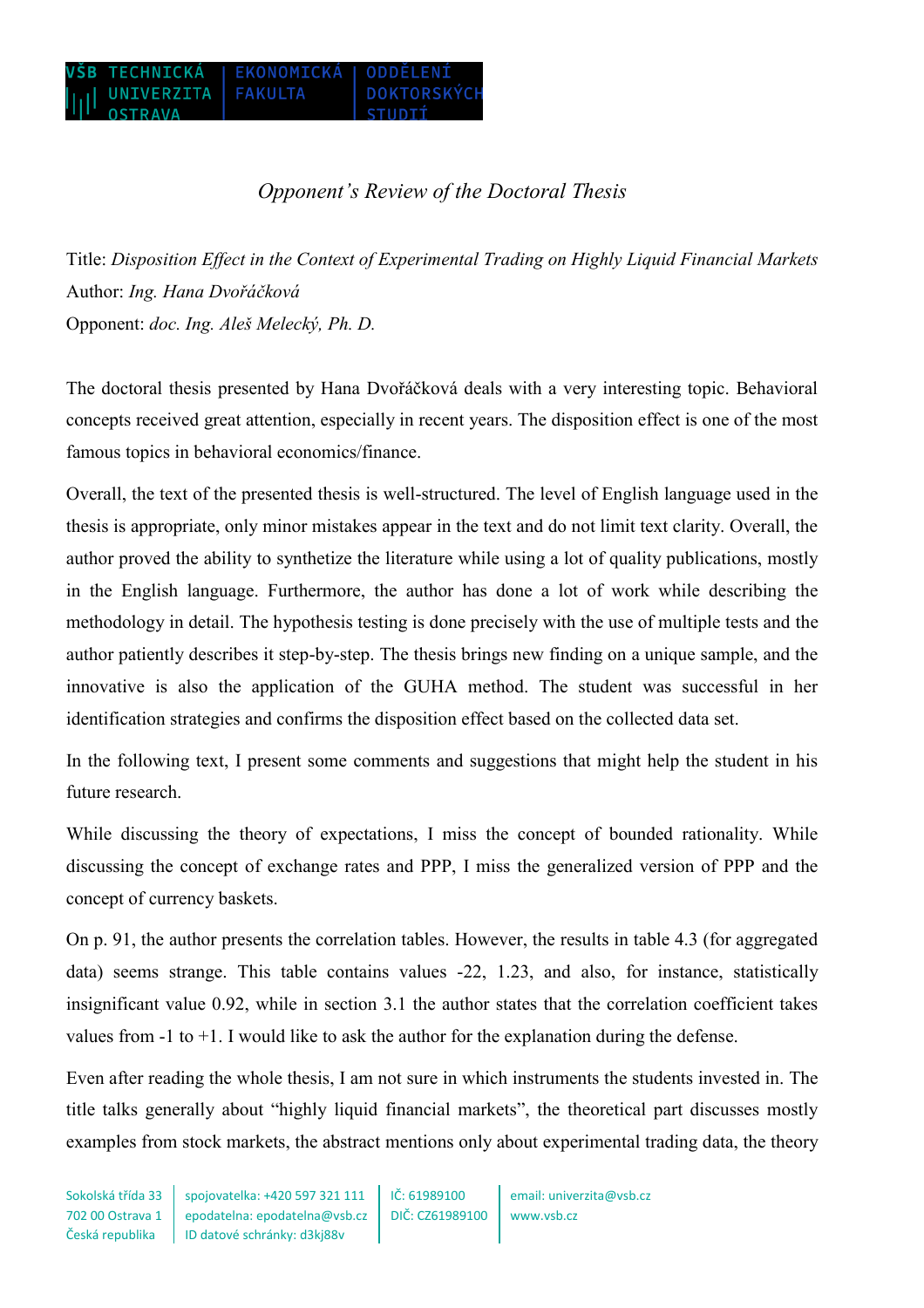in then focused on the exchange rates and currencies. However, while describing OANDA FX trading platform, the author states the OANDA offers 100+ investment instruments, for instance, Bonds CFDs and Metals. On p. 78, the author mentions that the students were trading with currency pairs and CFDs. I think what was traded is important, and it influences the values of P/L and UNITS. Especially, values of the UNITS variable are quite confusing. It is mentioned that this variable measures the volume of trade in USD, and the mean is USD 600 000, even USD 9 000 000 in some cases. While the students started with USD 100 000, and the mean P/L was USD 540. I would like to ask the author to explain this in more detail during the defense. If this was caused by trading using leverage only in some cases, then it should be reflected in the model.

In some parts of the thesis the author put a lot of energy in the discussion of the process of testing itself, and the interpretations of the results are only brief.

When the data is filtered, the author excludes trades with final absolute value of P/L under USD 1. This might be excluding some relevant trades. One of the explanations why the investors hold a loss position for too long is that they are trying to avoid the loss (get‐even‐itis, Hersh Shefrin). The author should also be careful while excluding students with less than 10 trades.

The conclusion is based on the empirical findings. Furthermore, the author provides some suggestions for future research.

## **Minor comments**

- Minor mistakes in some equations in chapters 2 and 3.
- The author sometimes changes the quotation of the exchange rate from direct to some other.
- The author should explain earlier in the text how the data were aggregated and highlight this at the beginning of section 4.
- Figures in the appendixes contain very small numbers with too many decimal points, which is reader unfriendly.
- p.11 "...someone buys a lottery ticket, the probability of each outcome is generally known" – it could be calculated, however, almost none of the players do it. They only know that the probability is small, not the true size of the probability.
- p. 19 It's not clear what "near future" means.
- p. 24 "Behavioral finance arises from the behavioral economy" should be economics.
- p. 26 Has 0 USD as a result of the game really utility 0? What about the game itself.
- p. 34 "…It is easier for a Czech investor to make a rational decision about investment in stocks of a Czech company than a Chinese one" – it may even be opposite due to overoptimism and overconfidence biases.

IČ: 61989100 DIČ: CZ61989100